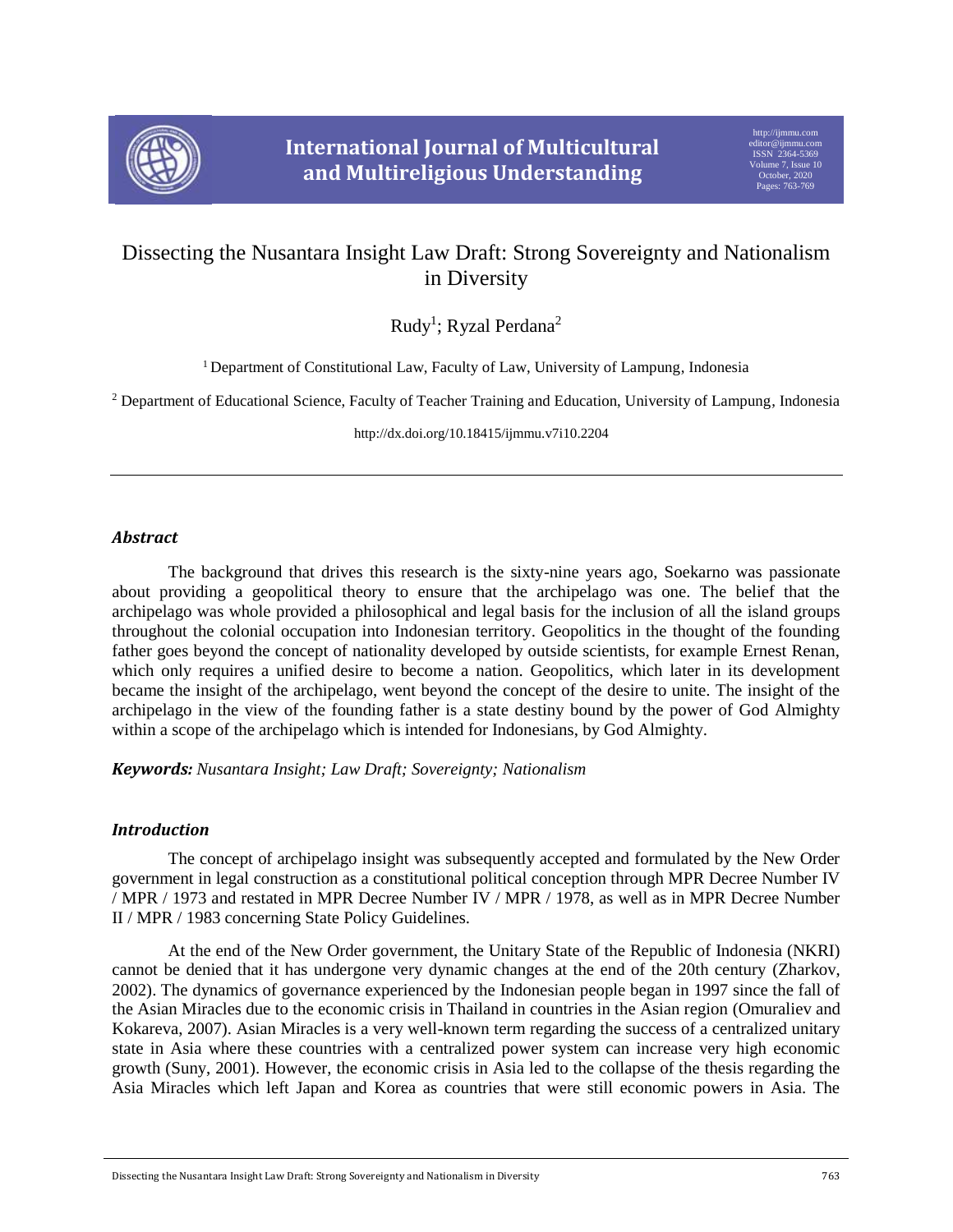collapse of the Asian Miracles thesis gave rise to an idea to include the principles of decentralization and regional autonomy in the pattern of government that has been centralized (Carrère d'Encausse, 1993).

The process of change from centralization to decentralization was then followed by changes and transitions that occurred throughout the country (TASS, 1990a). It cannot be denied that the birth of democracy in Indonesia carries a story that is not always sweet. However, the recent perceived political openness, growth of civil society, media freedom and demands for government accountability have become the colors of Indonesian democracy (TASS, 1990b).

With drastic changes, gradually the concept of the archipelago concept began to fade as a national concept. In 2015, the DPD used its legislative powers to promote the legislative process for the archipelago perspective (Marat, 2008). In the context of the formulation of the Law on Archipelago Insights, this paper will try to offer solutions to the following problems:

- 1. Formulate the problems faced related to the insight of the archipelago and ways to overcome them in the life of the nation, state and society.
- 2. Formulate legal problems faced as a reason for the formation of the Draft Law on Archipelago Insights as the legal basis for solving or solving problems in the life of the nation, state and society.
- 3. Formulate philosophical, sociological, and juridical considerations or foundations for the formation of the Draft Law on Archipelago Insights.
- 4. Formulating targets to be realized, scope of regulation, scope, and direction of regulation in the Draft Law on Archipelago Insights.

## *Research Methods*

This research involved 32 practitioners' students from the government and stakeholders of Indonesia. These parties were given an online questionnaire was conducted using Google Forms service. The survey data were acquired by using a self-administered survey containing 31 items gathered under 7 concepts based on the the Nusantara Insight Law Draft: Strong Sovereignty and Nationalism in Diversity. The data gathered using Likert Scale (1 = strongly disagree, 2 = disagree, 3 = average, 4 = agree, 5 = strongly agree) for every question extended over five-point. The Cronbach's alpha was found to be 0.912. This indicator proves that all the factors in the test show high consistency for same perception. For creating content validity, the questions/items and their matching hypotheses were previously dapted according to the current study.

## *Research Results and Discussion*

#### **Archipelago Insights: Classic versus Present**

The concept of national insight about the region began to be developed as a science at the end of the nineteenth and early twentieth centuries and was known as geopolitics, which initially discussed geography in terms of state politics (Ismailova, 2004; Tchoroev, 2002). In Indonesia, the geopolitical concept was originally put forward by Soekarno at a preparatory meeting for Indonesian independence (Kakeyev and Ploskikh, 2003). This concept then developed into the concept of Archipelago Insights, for the following reasons: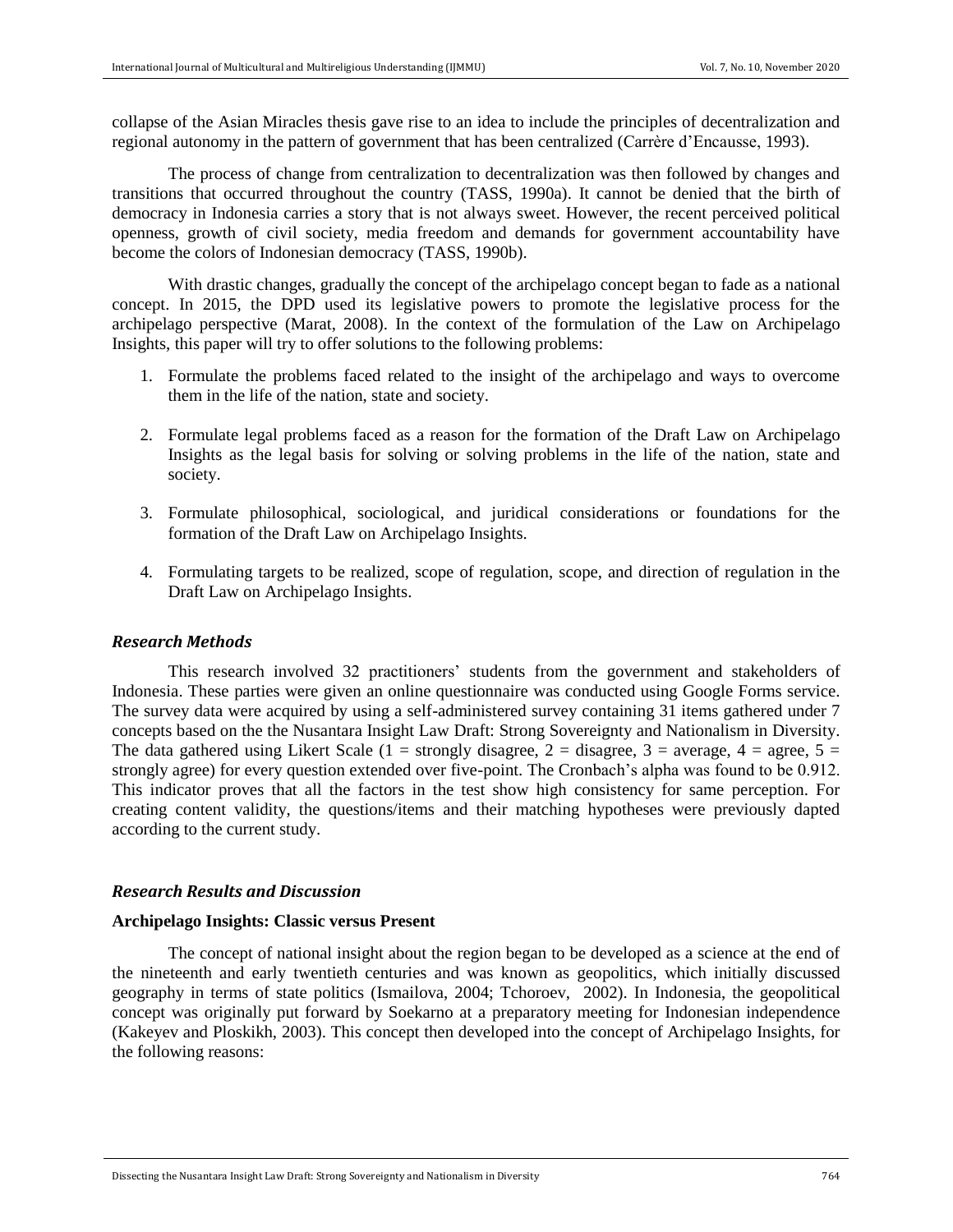- 1. The Unitary State of the Republic of Indonesia is an archipelagic country;
- 2. Located between two continents (Asia and Australia) and two oceans (Indian Ocean and Pacific Ocean) so that it is appropriate to call it the homeland between the sea / water which is hereinafter called the archipelago.
- 3. Another uniqueness is that the archipelago is on the Equator and is served by a Geo Stationary Satellite Orbit (GSO).

As we all know, the Concept of Archipelago Insights was subsequently accepted and formulated by the New Order Government in legal construction as a political conception of state administration through MPR Decree Number IV / MPR / 1973 and restated in MPR Decree Number IV / MPR / 1978, as well as in MPR Decree No. II / MPR / 1983 concerning State Policy Guidelines.

The concept of archipelago insight in the New Order government later became an instrument of doctrine regarding nationalism and national resilience (Akayev, 2002). At that time, national resilience became the main thing with two main dimensions: outward resilience and internal resilience. Resilience to leave gave birth to the conception of an archipelagic state with the Juanda declaration which was later championed by Mochtar Koeso Jamamadja. The concept of an archipelago nation is important for Indonesia to protect defense and security interests in the maritime sector. Furthermore, the concept of an archipelagic state provides its own advantages in terms of controlling natural resources in the oceans (van der Heide, 2008). Meanwhile inside, the concept of archipelago insight then forms similarities with certain models, for example uniform village structure. The concept of nationality was also used to ward off communist ideology which was the enemy of the New Order. National resilience is manifested in many dimensions, for example food security (Gullette, 2010).

What then becomes an interesting discussion is whether the conception of the archipelago insight is still valid considering that there have been enormous changes both at the global and domestic levels. At the global level, the collapse of the communist countries in the Balkans gave democracy victory over communists. This has become a landmark for the end of world order as in Huntington's thesis in the clash of civilization. Apart from that at the domestic level, changes in the principles of decentralization and regional autonomy in the governmental pattern that have been centralized so far have become the beginning of a movement back to adat. The return to adat was followed by changes and transitions taking place across the country. Changes in the state system are thus closely related to the concept of the Archipelago Concept. Therefore, it is necessary to reconstruct the classical doctrine of Archipelago Insights by incorporating contemporary transitions to which Wawasan Nusantara must respond.

The changing conditions of socio-culture, politics, ecology, economy, security, freedom, cultural diversity and others prove that we are not facing a static world but dynamic transformation in many ways. This then affects the concept of Archipelago Insights because these changes affect the way we view our nation and environment.

These classical and contemporary aspects need to be integrated, evaluated in order to formulate the archipelago insight arrangements. One of them is the need to integrate aspects of ecological environmental insight into the archipelago perspective. I see that environmental insight needs to be encouraged in the context of environmental protection in every perspective of the life of our nation and state. This is of course different when compared to other countries that have provided constitutional protection for the environment as a special constitutional subject. France, for example, was the first country to integrate an environmental charter into the French Constitution of 2004. Another country that has also advanced in environmental constitutional protection is Ecuador.

Apart from that, the development of IPR which gives rise to the right to geographical indication as part of Indonesia's diversity is something that cannot be left out. The thousands of islands in Indonesia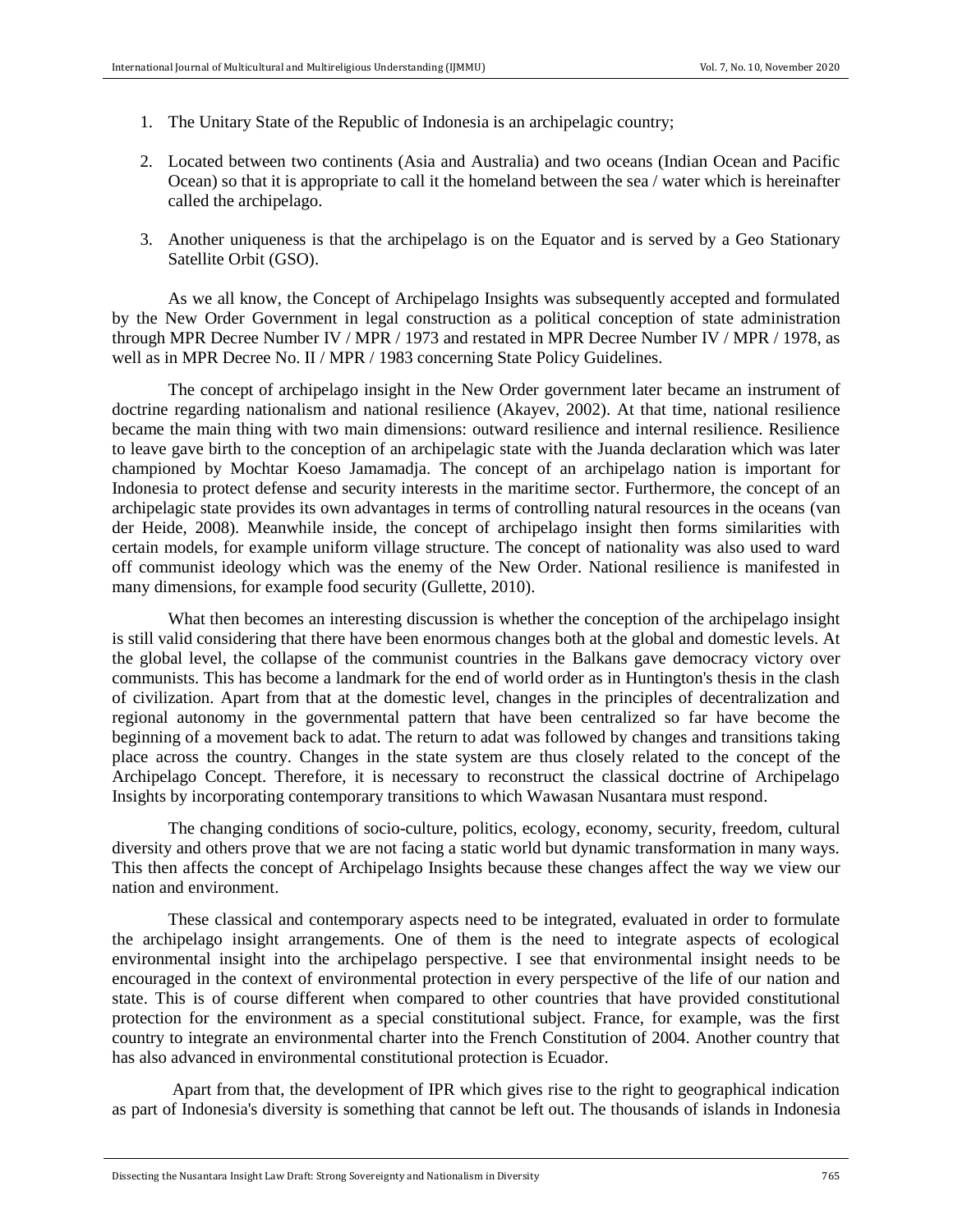provide different geographical indications and certain characteristics. Thus it is necessary to reconstruct the insight of the archipelago in a more comprehensive context and consider deeper insights.

These developments are only a small part of the reconstruction of the archipelago's insight that must be translated into the Archipelago Insights Law so that the Archipelago Insights Law becomes a very complete and comprehensive perspective.

#### **Philosophical and Sociological Basis**

#### **Philosophical Foundation**

The essence of Archipelagic insight is the sovereignty of the archipelago, in the sense of a comprehensive perspective within the archipelago for the sake of national interests and goals. This means that every citizen and state apparatus must think, behave and act as a whole for the benefit of the Indonesian nation and state. Likewise, products produced by state institutions must be within the scope of and in the interests of the Indonesian nation and state, without eliminating aspects of the diversity of the archipelago in its entire scope. The archipelago concept is a concept that brings together the challenges of geography and the challenges of pluralism in it into an advantage. For example, the sea is seen as a link and not a divider between regions.

Pluralism is also not only in the context of socio-culture, but pluralism in a very broad sense including ecology, local wisdom, natural resources, flora and fauna. Therefore, the insight of the archipelago can be drawn philosophically into sovereignty and nationalism in diversity or diversity. Philosophically, the archipelago insight is a necessity in uniting a diverse Indonesia. Archipelago insight is a paradigm of a nation in designing all aspects of the order of life and life in the context of realizing national ideals and goals;

How to unify this diversity is through high nationalism in all aspects of life by prioritizing national interests over the interests of individuals, groups, groups, ethnic groups, or regions. This does not mean eliminating the interests of individuals, groups, ethnic groups or regions.

### Sociological Basis

The loss of GBHN causes the insight of the archipelago to have no legal foundation. After the process of amendment to the 1945 Constitution was carried out as many as 4 (four) after the 1998 reform, the MPR's authority to determine the GBHN had been trimmed, so that the concept of the Archipelago was unclear in its formulation in legal products so that its implementation had no legal force. This certainly results in the existence of the Concept of Archipelago Insights which is still relevant in the context of realizing national ideals and goals to become unclear. A nation will fail when it does not have insight in attitude and action. Therefore, the formulation and / or formation of the Law on Archipelagic Insights which becomes relevant must be implemented immediately.

Therefore, sociologically, the Archipelago Insight Law will become a legal instrument to replace the absence of an MPR Decree, which formulates the concept of Archipelago Insights as the basis for the attitudes and actions of the Indonesian state and nation in realizing national ideals and goals as affirmed in the Preamble to the 1945 Constitution.

# **Principles of Regulation**

#### *1. General*

Sixty-nine have passed since the declaration of independence. Across the golden bridge of independence, for 69 years we built NKRI ,. During this long period, many dynamics took place. State and national struggles occurred during that 69 years. The episode of the fall of the New Order government 16 years ago also left a story of a national struggle that was almost broken, even the Indonesian state was predicted to break up like a balkan state after the fall of the Soviet Union. However, the cracking of the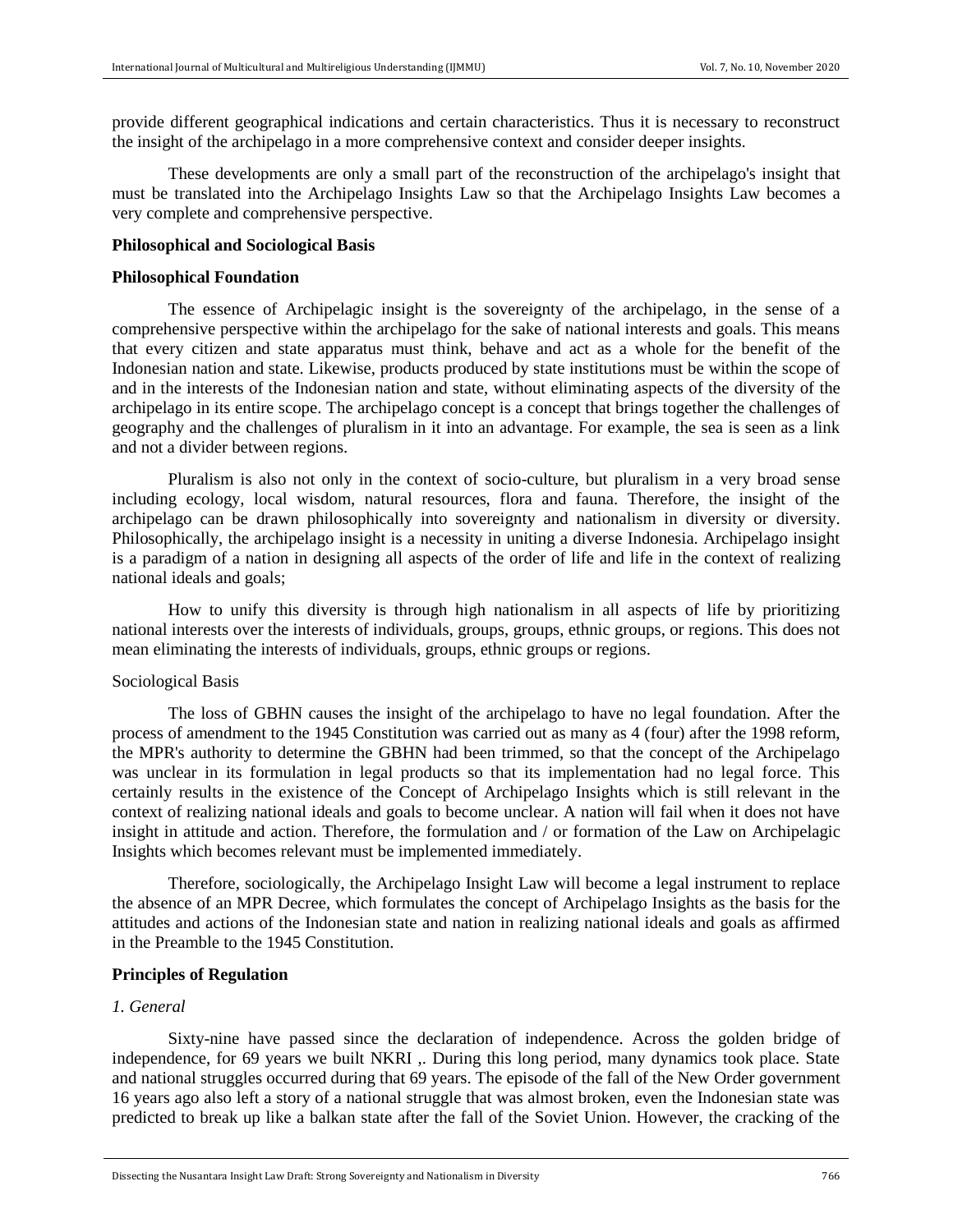archipelago did not occur, perhaps, the concept of archipelago insight has united us so closely. However, it is also undeniable that changes at the global and domestic levels cause us to rethink the concept of the archipelago concept.

## *2. Principles*

Archipelagic insight if the basic philosophy is drawn and its manifestation will be related to certain principles. At least the principles that can become the spirit or guiding star in the Archipelago Insight Law are:

- a. Nationality
- b. Unity and Unity
- c. Diversity
- d. Protection

### *3. Purpose*

There are so many goals and implications of applying the archipelago's insight into the life of the nation and state, for example:

- a. The implementation of the Archipelago in political life will create a healthy and dynamic climate for the administration of the State. This can be seen in the form of a strong, aspirational and trusted government that is built as the incarnation of the people.
- b. The implementation of the Archipelago's insight into economic life will create an economic order that truly guarantees the fulfillment and improvement of people's welfare and prosperity in a just and equitable manner.
- c. The implementation of the Archipelago in the socio-cultural life will create an inner and outer attitude that recognizes, accepts, and respects all forms of difference or diversity as a reality of life as well as the gift of the creator.
- d. The implementation of the Archipelago in the life of Defense and Security will raise awareness of the love for the country and the nation which will continue to shape the attitude of defending the country for every Indonesian citizen.

Therefore, the aim of the Archipelago Insight arrangement is to integrate the archipelago insight as part of the way of life of the nation and state in everyday life by all elements of the Indonesian nation.

#### *4. Substance*

Archipelagic insight is the perspective and attitude of the Indonesian nation regarding itself and its environment by prioritizing the unity and integrity of the nation as well as regional unity in the conduct of social, national and state life. The realization of the archipelago as one political unit; The realization of the Archipelago as one economic unit; The embodiment of the archipelago as one social and cultural unit; The realization of the Archipelago as a single Defense and Security unit.

What is interesting is that the embodiment of the insight of the archipelago as a single political entity also contains legal unity. Thus, the archipelago viewpoint views law as being subordinate to politics; In the forward formulation, legal entity must be considered as a separate sub-regulation.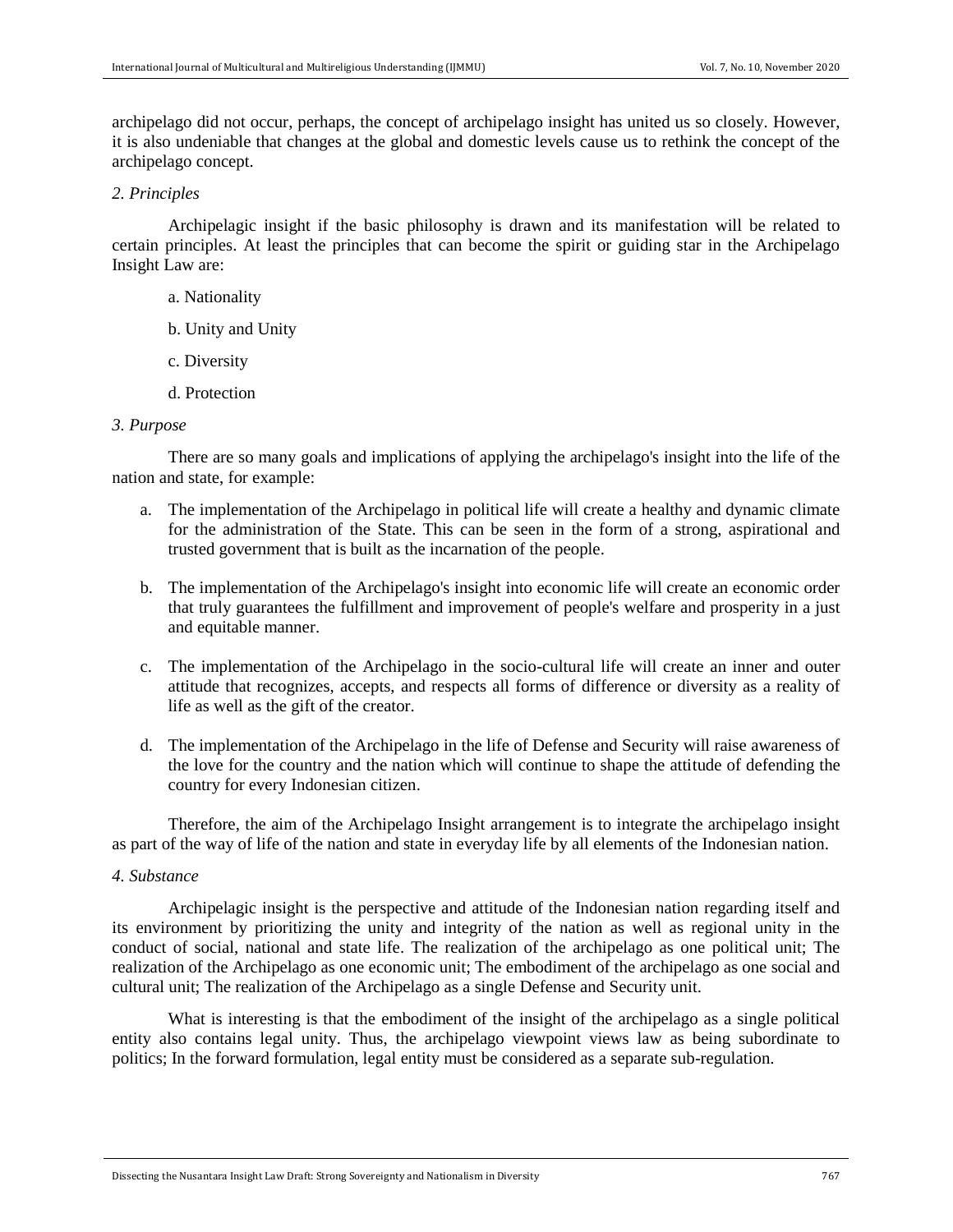Apart from regulating legal unity as part of the archipelago's perspective, it is also necessary to encourage environmental and ecological unity in which geographical indications symbolizing Indonesia's rich pluralism should also be encouraged.

## *5. Procedure*

After the substance of the regulation, it is necessary to think about how the implementation of the socialization of the archipelago's insight in legal procedural form. The first thing that must be done is to think about normalization that can technically be an instrument of integration of the archipelago's insight into the life of the nation and state. For example, regulations can be encouraged to include insights from the archipelago in curricula, college orientation programs, training education, and others.

### *Synchronization & Harmonization*

Seeing the history that the regulation of the archipelago insight is in a general state policy which is in the TAP MPR hierarchy, above the hierarchy of laws. Therefore, it is better if the formulation of the draft law on archipelago insight has the perspective that the law on archipelago insight is considered to be a basic law.

In addition, the formulation of the Archipelago Insight Law requires horizontal synchronization and harmonization with other laws. For example, Law Number 26 of 2007 concerning Spatial Planning has integrated the concept of the archipelago concept. This law regulates that, "The implementation of spatial planning aims to create a national territory space that is safe, comfortable, productive and sustainable based on the insight of the archipelago".

In the preparation and formulation of the Law on Archipelago Insights, it is necessary to conduct a study on vertical and horizontal synchronization with other laws and regulations.

## *Conclusion*

Based on the research objectives and the results of the research that has been done, it can be concluded that Those were the initial suggestions for the Archipelago Insight Law. I really appreciate the serious steps taken by the DPD RI by starting to collect material and input to compile this 2015 Priority Law. We hope to participate in monitoring and providing input until this law is passed.

## *References*

Akayev, A. (2002). Kyrgyzskaia gosudarstvennost' i narodnyi epos Mana. Uchkun, Bishkek.

- Alimbaeva, A.A. (2000). Internal migrations in Kyrgyzstan: a geographical and sociological look on rural migration. In: Laruelle, M. (Ed.), Migration and Social Upheaval as the Face of Globalization in Central Asia. Brill, London, in press.
- Altymyshev, K. (2011). 'Utechka mozgov' i vynuzhdennaia migratsiia v pogonakh. Easttime. http://www.easttime.ru/analitic/1/4/918.html (accessed 22.05.11).
- Amerikanskomu soldatu prostili ubiistvo kirgizskogo voditelia, February. (2011). Lenta.ru. http://lenta.ru/news/2011/02/24/notguilty/ (accessed 22.05.11). Barnett, M.N., July, 2010. Mayor of Osh Awarded 'Hero of the Kyrgyz People' Honorary Title. Carnegie Endowment. http://kyrgyzstan.carnegieendowment.org/2010/07/mayor-of-osh-awarded-hero-of-the-kyrgyzpeople-honorarytitle/.